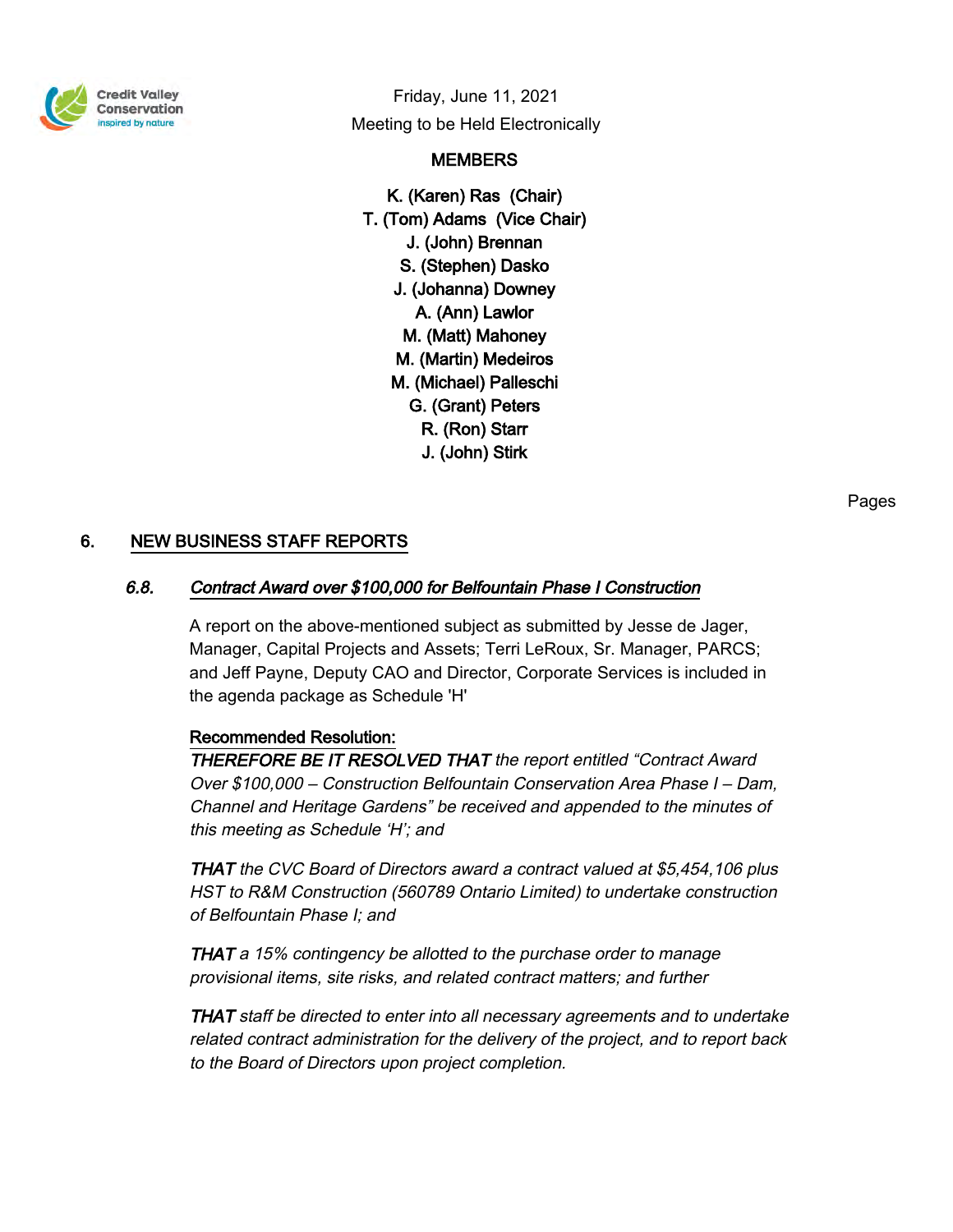**TO:** The Chair and Members of the Board of Directors, Credit Valley Conservation

**SUBJECT: CONTRACT AWARD OVER \$100,000 – CONSTRUCTION BELFOUNTAIN CONSERVATION AREA PHASE I – DAM, CHANNEL AND HERITAGE GARDENSIN BOLD ALL CAPS**

# **PURPOSE: To request approval from the CVC Board of Directors to award a contract for construction of Belfountain Phase I**

# **BACKGROUND:**

Belfountain Conservation Area is located in the Town of Caledon (Region of Peel) along the West Credit River in the historic village of Belfountain. In August 2018 the Board of Directors approved a new management plan for the conservation area (Resolution #71/18) which outlined a two-phase redevelopment strategy to address aging infrastructure, dam safety, and restoration of the natural and cultural heritage of park. Phase I includes the lowering and anchoring of the historic Belfountain Dam, creation of a new natural channel for the West Credit River through the former head pond, replacement of a pedestrian bridge and boardwalk system, restoration of designated 'Mack Park' cultural heritage features, and creation of a new heritage gardens public realm on the reclaimed landform. Phase I was also planned and designed through a Conservation Ontario-Class Environmental Assessment (EA), which was approved by the Minister of the Environment, Conservation and Parks (MECP) in October of 2017. The Class EA regulation limits implementation of the preferred alternative to within five (5) years of approval (i.e. must be undertaken by October 2022).

In 2019, the Board approved CVC's new strategic plan ("Our Future Taking Shape – Strategic Plan 2020-2022") in which Goal Three, Direction Three directs that CVC "*Complete the dam and Headpond restoration at Belfountain Conservation Area*" (Resolution 67/19).

#### Detailed design

Beginning in early 2019, CVC staff undertook detailed design of Phase I with project consultants and engineers. WOOD Environment and Infrastructure Solutions (formerly AMEC Foster Wheeler) were retained as dam and channel engineers and lead project designers and Brook McIlroy Inc were retained as landscape and public realm designers. GMBluePlan were brought on to design the new water and electrical supply system for the areas within Phase I (fountain and lilypond supply) and which are connected to necessary modifications for future servicing of Phase II areas (potable water for visitor centre,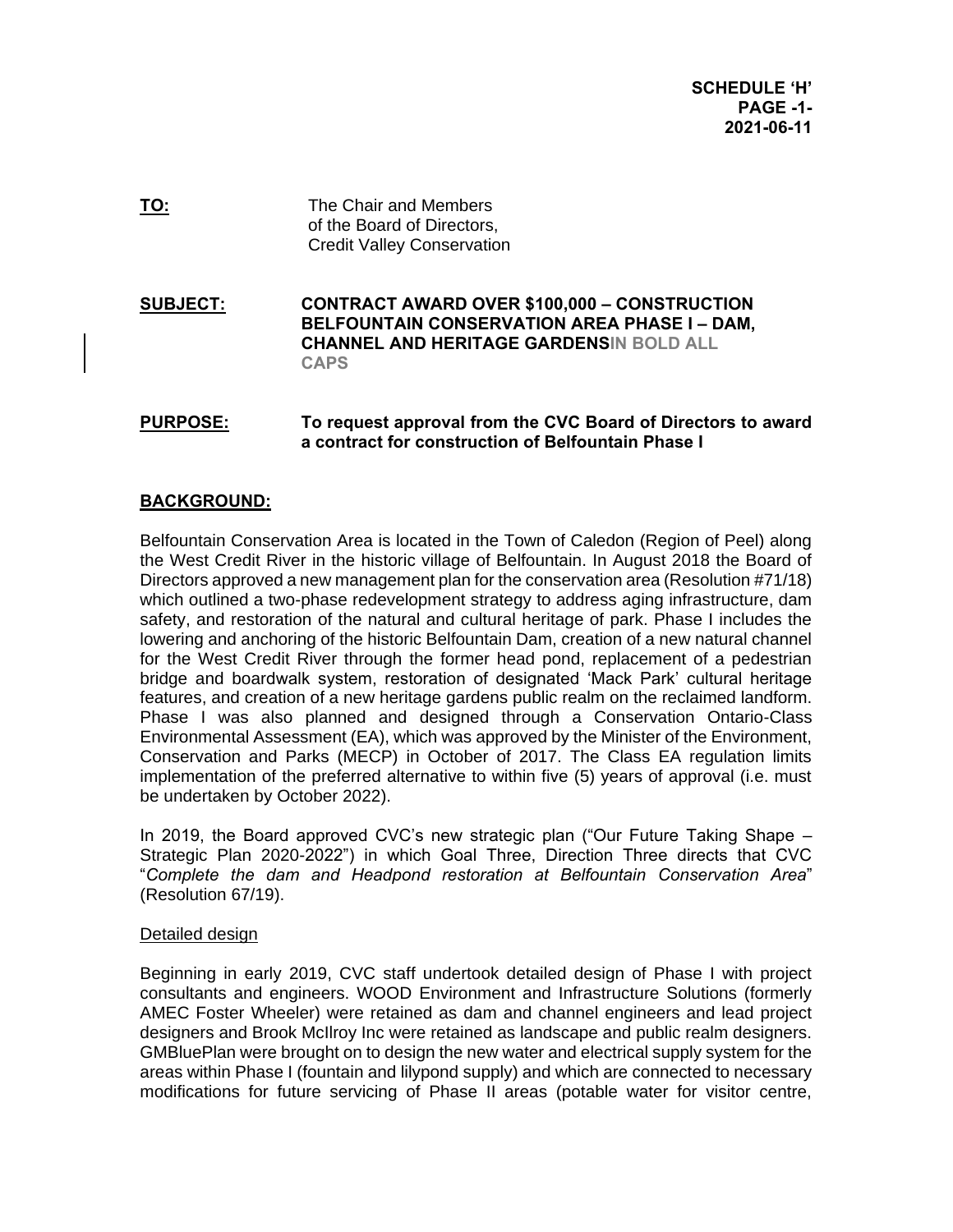washrooms, etc.). The water supply scope of work was majority funded through the Canadian Water and Wastewater Fund (CWWF) via Region of Peel's application.

Throughout 2019 and 2020, CVC staff and project consultants undertook extensive technical design and consultation with permitting agencies and with CVC's own Technical Review Committee and Planning and Development Services staff. Detailed design activities included: further cultural, archaeological and geotechnical studies; channel profile and flood modelling; ecological restoration planning; structural engineering for dam wingwall and anchor system; stone masonry investigations and heritage restoration planning; bridge and boardwalk support system engineering; water supply system layouts; and iterative aesthetic designs for the public realm features, based on staff and stakeholder review and input.

Work with the Ministry of Natural Resources and Forestry (MNRF) on channel and dam design was a particular project delay factor, as multiple iterative solutions for channel creation and management of sediment were required to obtain agreement on acceptable measures to adequately protected the aquatic environment and ensure dam safety. Final detailed design was completed in February 2021 and final drawings, specifications and design briefs were used for final permit submissions.

### Permitting

Permit requirements for Phase I were identified in the EA and Management Plan, and include: NEC Development Permit exemptions; MNRF permits or authorizations under the *Lakes and Rivers Improvement Act* (for Dam works), *Public Lands Act* (for Channel works), and *Endangered Species Act* (for habitat protection of regulated species); authorization from Department of Fisheries and Oceans (DFO) for work within fisheries habitat; and a Heritage Permit from the Town of Caledon for alteration and restoration of designated heritage features under Part IV of the *Ontario Heritage Act*. All permits listed above are to be obtained or issued by June  $15<sup>th</sup>$ . Minor project modifications that may result from final permit conditions will be reflected in contract scope changes during construction.

The management plan for Belfountain Conservation Area was prepared under Part 3 of the Niagara Escarpment Plan (NEP), which deals with public lands, parks and open spaces. The Niagara Escarpment Commission (NEC) endorsed the management plan in January 2019 and forwarded the plan for approval by the Minister of Natural Resources and Forestry, who formally approved it in March 2021. All projects and works included in the approved management plan under the infrastructure exemption schedule, including the entire scope of Phase I, are exempted from Development Permit Control by the NEC via Section 41 of Regulation 828 under the *Niagara Escarpment Planning and Development Act, R.S.O. 1990, c. N.2* and also must be undertaken within five (5) years of MNRF approval (i.e. by March 2026).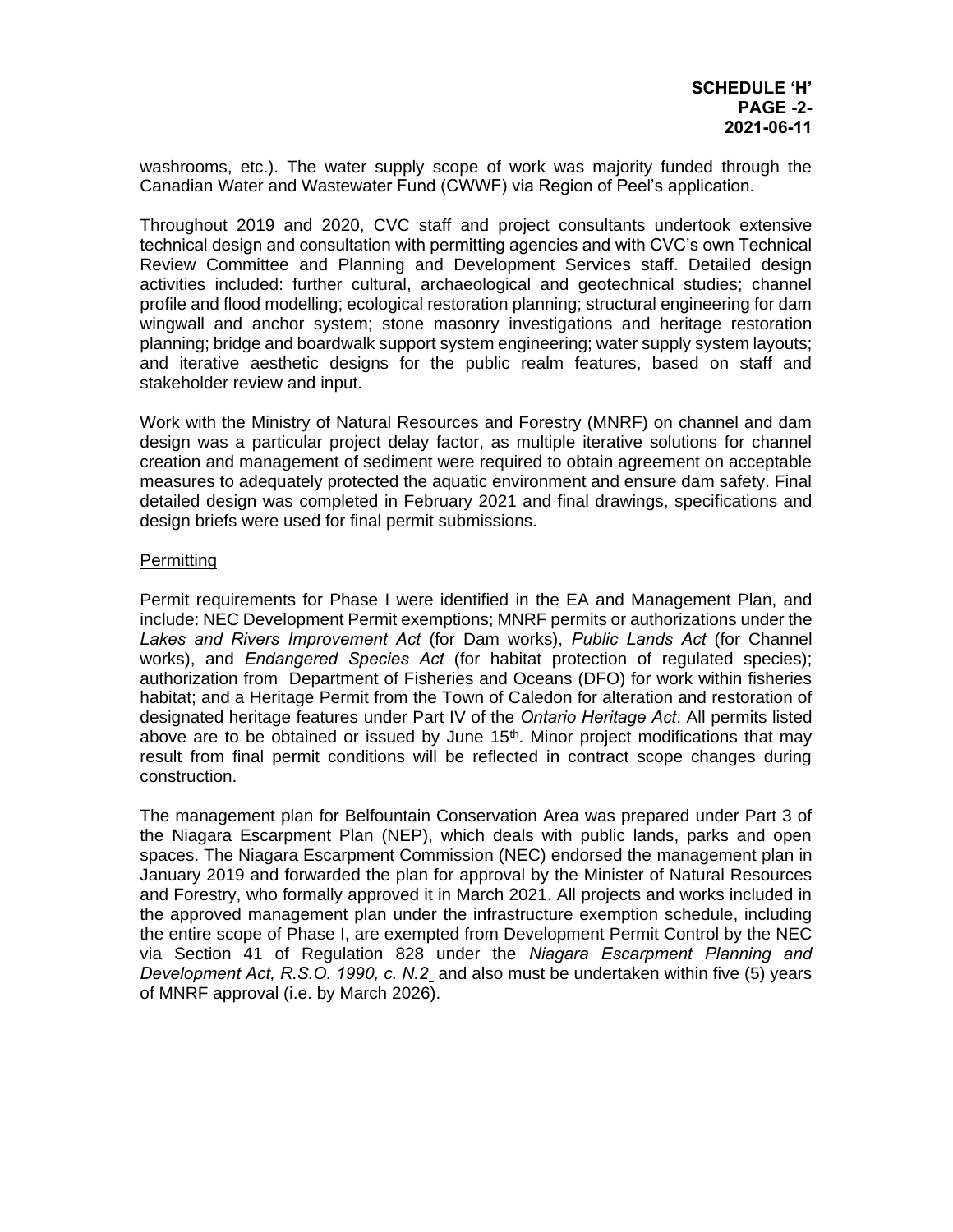#### Budget and Cost Estimates

In September 2020, CVC staff and project consultants developed a Class B cost estimate for Phase I works based on known designed elements, unit costs and volumes, and benchmark values in industry. The total Phase I cost estimate at that time was \$4,025,000 including non-recoverable portions of HST and contingency. This figure was used for CVC budget purposes and for project fundraising.

In October 2020, the Board endorsed the preliminary 2021 Budget (Resolution #94/20) with capital budget pressures that included the implementation of Phase I of the Belfountain Conservation Area Management Plan, and further directed staff to seek alternative funding sources to help meet critical infrastructure needs.

In November 2020, the provincial government announced the \$250 Million Local Government Intake under the COVID-19 Resilience Infrastructure Stream of the Investing in Canada Infrastructure Program (ICIP). Following the announcement, CVC staff worked closely with Region of Peel staff on positioning Belfountain Phase I as joint project eligible under the disaster mitigation and adaptation program criteria and which could be undertaken in the timeframes (i.e. 'shovel-ready'). On December 10, 2020, Region of Peel Council approved a report entitled "COVID-19 Infrastructure Resiliency Fund" which put forward Belfountain Phase I as the fifth project for Peel's allotment, with a total funding request of \$4 Million. A formal application was prepared by CVC staff and submitted by Region of Peel on January 7<sup>th</sup>, 2021.

Between fall of 2020 and the project tender phase in February of 2021, market conditions affecting construction costs continued to change, as the impact of COVID-19 on the construction industry and the related supply chain, material costs, labour and other inputs was realized. An Issued for Tender (IFT) cost estimate was updated by project consultants in February 2021 with a total adjusted estimate of \$4,975,000 inclusive of non-recoverable HST and contingency.

In February 2021, CVC staff applied for funding for Phase I from MNRF's Water and Erosion Control Infrastructure (WECI) program, which provides 50% funding of eligible costs for risk mitigation projects on conservation authority-owned dams and control structures. Applications are reviewed and scored by the provincial WECI review committee based on dam safety rating, risk and impacts, and project readiness factors. Belfountain Dam scored below the full funding cut-off line and the WECI committee deemed eligible costs for CVC's application to be capped at \$650,000 for core safety works to the dam. Presently, WECI is indicating that CVC will receive \$303,800 in funding for the project, which is WECI's half of the current 93.5% rate of project eligible budget (i.e. 50% of \$607,597). CVC staff are to update WECI on final tender costs and request re-evaluation of project funding cap based on current known budget increases.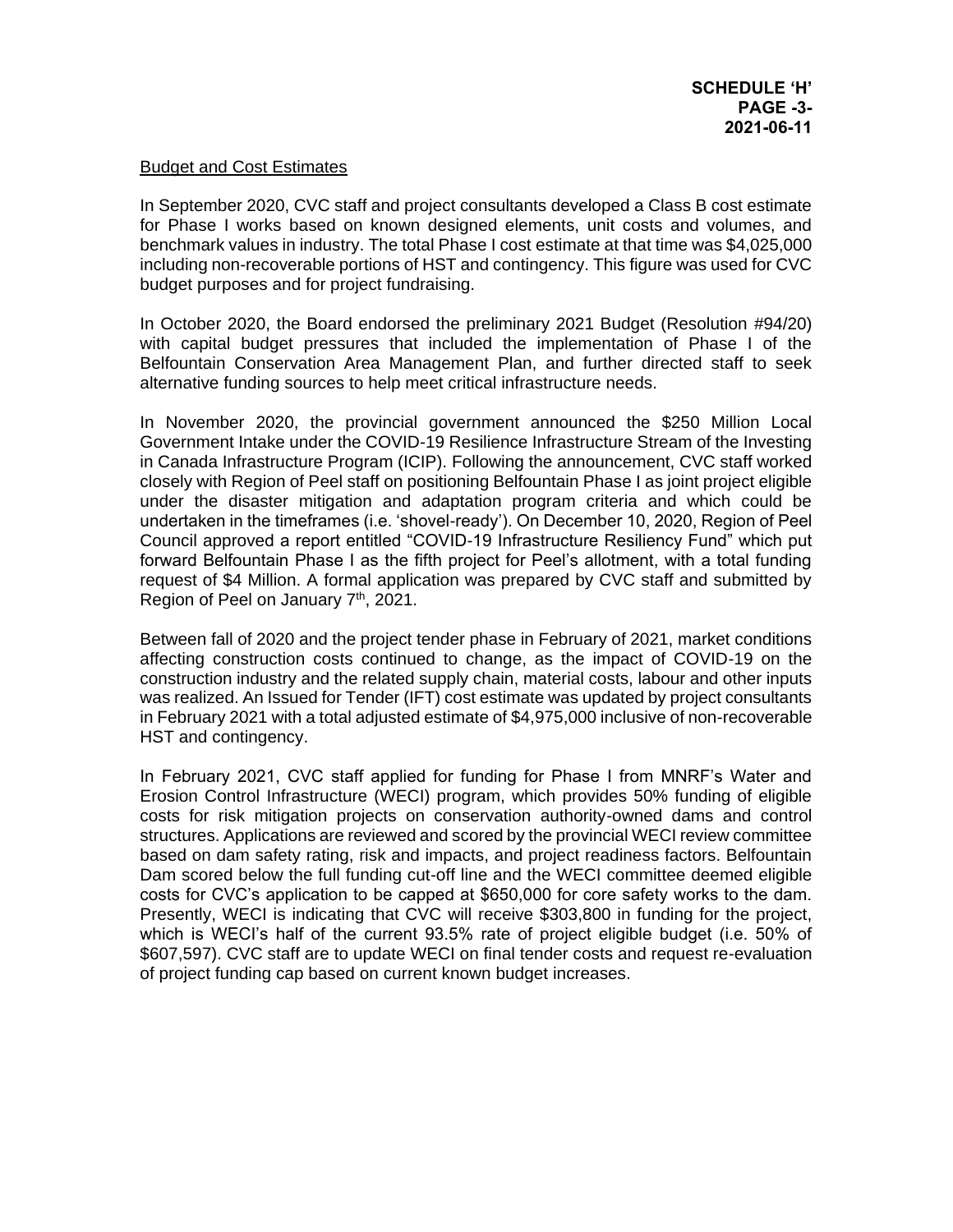### Park Closure

Construction of Phase I requires that Belfountain Conservation Area be closed for the 2021 season. This park closure was outlined in the management plan construction phasing plan and was executed by CVC staff in spring of 2021 through the communications plan developed for the project. The projected loss of revenue and accompanying operational shifts for PARCS was anticipated in the 2021 CVC budget and impacts will be offset using the PARCS operational reserve.

#### Request for Pre-Qualification (RFPQ)

Belfountain Phase I is a very complex undertaking, involving significant structural modifications to the historic Belfountain Dam (c. 1910), the removal of the sedimented headpond and creation of a new river channel for the West Credit, and the construction and replacement of new public realm features including a new bridge, boardwalk and trail system. It also includes specialized masonry restoration of the 'Mack's Park' fountain, stone walls and stair structures, which are designated cultural heritage features. These interconnected project elements are to be constructed within a tight timeline driven by regulated in-water fishery protection timing windows for channel and dam construction (June 15<sup>th</sup> to September 15<sup>th</sup>) and also within a project site that has limited operational and staging space, as well as very sensitive environmental features.

Due to the complexity of the work program and overall project delivery risk, the need for qualified construction expertise in channel and dam works, high-quality public realm installation, and proven safe operation within a sensitive aquatic environment, were all identified as a key factors upon which to assess the technical merits of a general contractor.

In February, CVC staff and project consultants undertook an open Request of Pre-Qualification (RFPQ) for general contractors (GC) based on a wide and public call for submissions using the bidsandtenders.ca online bidding platform (largest public bid platform in Ontario, in use by all member municipalities). The RFPQ was issued February 9<sup>th</sup> for a three-week posting during the preferred window for annual project bidding for contractors, with the project opportunity notice automatically generated for all contractors within the relevant sector. CVC obtained very good interest from twenty-one (21) firms who registered as plan takers, and formally received nine (9) RFPQ submissions by the February 26<sup>th</sup> deadline.

The RFPQ required a submission of statement of contractor qualifications, which included similar and recent example projects in both dam & channel works and landscape public realm construction, as well as list of proposed subcontractors, project references, the resumes and qualification of key staff, and proof of bonding capability from a recognized surety. The evaluation of submissions was based on the stated criteria and weighting which was closely connected to experience in the primary aspects of the Belfountain Phase I project scope.

Three contractors were selected to proceed to tender.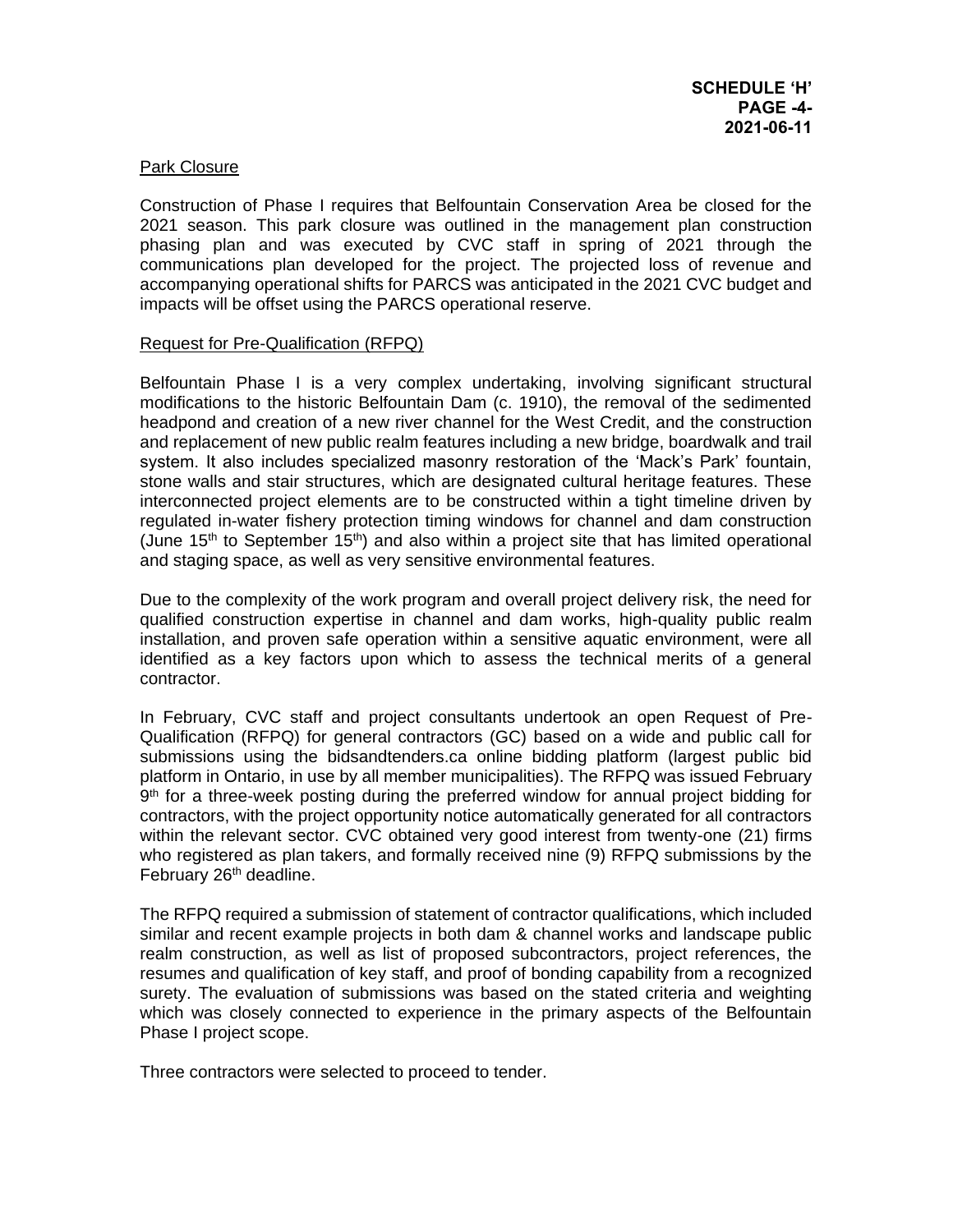### **ANALYSIS:**

#### Request for Tender (RFT)

On April  $9<sup>th</sup>$ , the formal Request for Tender was issued to the three (3) pre-qualified general contractors via the cvc.bidsandtenders.ca electronic bidding platform. The RFT package included all drawing sets, specifications, special contract provisions, design briefs, construction contract form of agreement (CCDC No. 2 (2020) Stipulated Price, with CVC amendments), and the extensive bid item schedule with quantities and volumes.

Mandatory site meetings were held at Belfountain Conservation Area with each general contractor on April 19<sup>th</sup> to ensure that the project scope, site access and constraints, and environmental conditions were fully understood by bidders. Between April 19<sup>th</sup> and May 4 th, five (5) RFT addenda were issued by CVC to address questions and provide clarifications to the project scope and bid requirements. Upon request of the bidders, the tender submission deadline was extended from Friday, April 30<sup>th</sup> to Tuesday, May  $7<sup>th</sup>$  at 4:00pm EST.

On April 21st, CVC was informed by EBC Inc. that they did not intend to submit a bid due to project complexity and recent other contract commitments which precluded availability of the firm's resources to undertake the Phase I project. The EBC no-bid decision was subsequently made available to the remaining bidders in an RFT Addenda and was indicated in the public bid status on the bidsandtenders.ca platform.

At the time of tender close on April 30<sup>th</sup>, only one (1) bid was submitted to CVC from R&M Construction. In discussion with the other qualified remaining bidder, Dynex Construction, it was indicated to CVC staff that they did not submit a bid for business reasons, recent project commitments, and the complexity and timing of the Phase I scope of work.

Despite a result in receiving only one (1) bid from a qualified contractor, CVC staff are confident that the tender process was highly public and very rigorous, and conducted in a fair and transparent manner which generated competition and best value for CVC. To further ensure the process was properly undertaken, CVC staff obtained outside legal counsel from Wier Foulds LLP, experts in on construction and procurement law, to aid in the review of the pre-qualification process and on the drafting of the request for tender, evaluation criteria, and contract terms.

#### Bid Analysis

R&M Construction was the highest technically rated general contractor during the procurement process. The schedule of prices in the bid sheet is based on one hundred and fifty-one (151) individual line items, organized in ten (10) divisions for cost aggregation. The summary bid total from the R&M Construction submission is shown below in Table 1; line item bid values have been left out of the public report to protect sensitive business intelligence.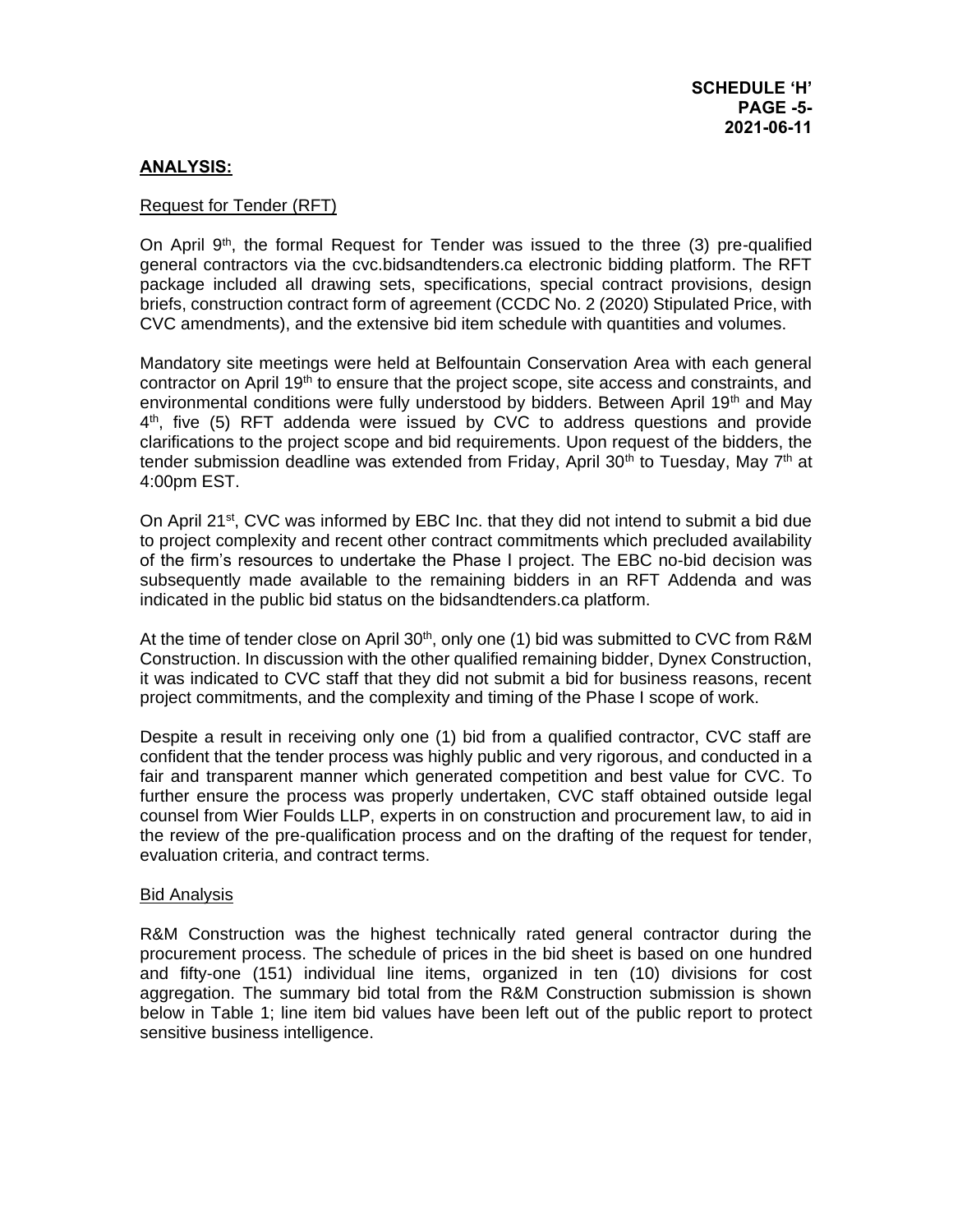#### **Table 1 – Bid Summary**

| <b>Contract Item Category</b>                                 | <b>Bid Price</b>   |
|---------------------------------------------------------------|--------------------|
| A. General Items                                              | <b>Unpublished</b> |
| <b>B. Channel Construction Items</b>                          | <b>Unpublished</b> |
| C. Structural: Dam Rehabilitation, Extension, Cascade Feature | <b>Unpublished</b> |
| D. Structural Retaining Wall Rehabilitation                   | <b>Unpublished</b> |
| E. Structural - Pedestrian Bridge                             | <b>Unpublished</b> |
| F. Structural - Boardwalk, Lower Outlook, Fox Folly Structure | <b>Unpublished</b> |
| G. Landscape - Heritage Area                                  | <b>Unpublished</b> |
| H. Landscape - Boardwalk Area                                 | <b>Unpublished</b> |
| I. Water Supply                                               | <b>Unpublished</b> |
| J. Fountain Restoration                                       | <b>Unpublished</b> |
| <b>Bid Sub Total</b>                                          | \$5,949,866        |

The R&M Construction bid, while thorough, compliant and complete, is significantly more than the cost estimate produced by the design consultants for the Request for Tender, which was \$4,975,000 inclusive of non-recoverable HST and contingency. CVC staff undertook a line by line cost comparison of each discrete item in the tender by comparing the tender amount as a percentage of the estimated cost. High value cost items that were significantly over the estimated amounts were investigated in detail to determine the cause of the cost inflation.

In general, cost inflation was driven by project complexity and material price escalation. Based on staff review, it is evident that there was a disconnect between the designed plan and the constructability of the project, resulting in fewer than expected bids and significant increases in in-water construction works.

CVC staff and consultants undertook a thorough review of the bid schedule of prices and identified several main areas of cost drivers for the project, including:

- 1. Project complexity and risk of unknown conditions
	- a) Complexity of mobilization and staging, including in-water construction schedule (220% cost difference) Risk of unknown conditions in proposed cofferdam system and river flow management (10%)
- 2. Increased commodity prices and supply chain impacts associated with Covid-19
	- a) Commodity price increases and supply chain issues impacting cost of concrete and reinforcing steel elements (150%)
	- b) Continued escalating lumber costs for boardwalks (25%)

Based on this thorough review, CVC staff are confident the bid price reflects the complexity of the work, the difficulty of achieving the mandated construction schedule, and the material increases in the marketplace. However, the subcontracted costs for structural concrete and reinforcing steel remained high. CVC staff requested that R&M Construction enter into direct negotiation to address these costs through minor scope amendments and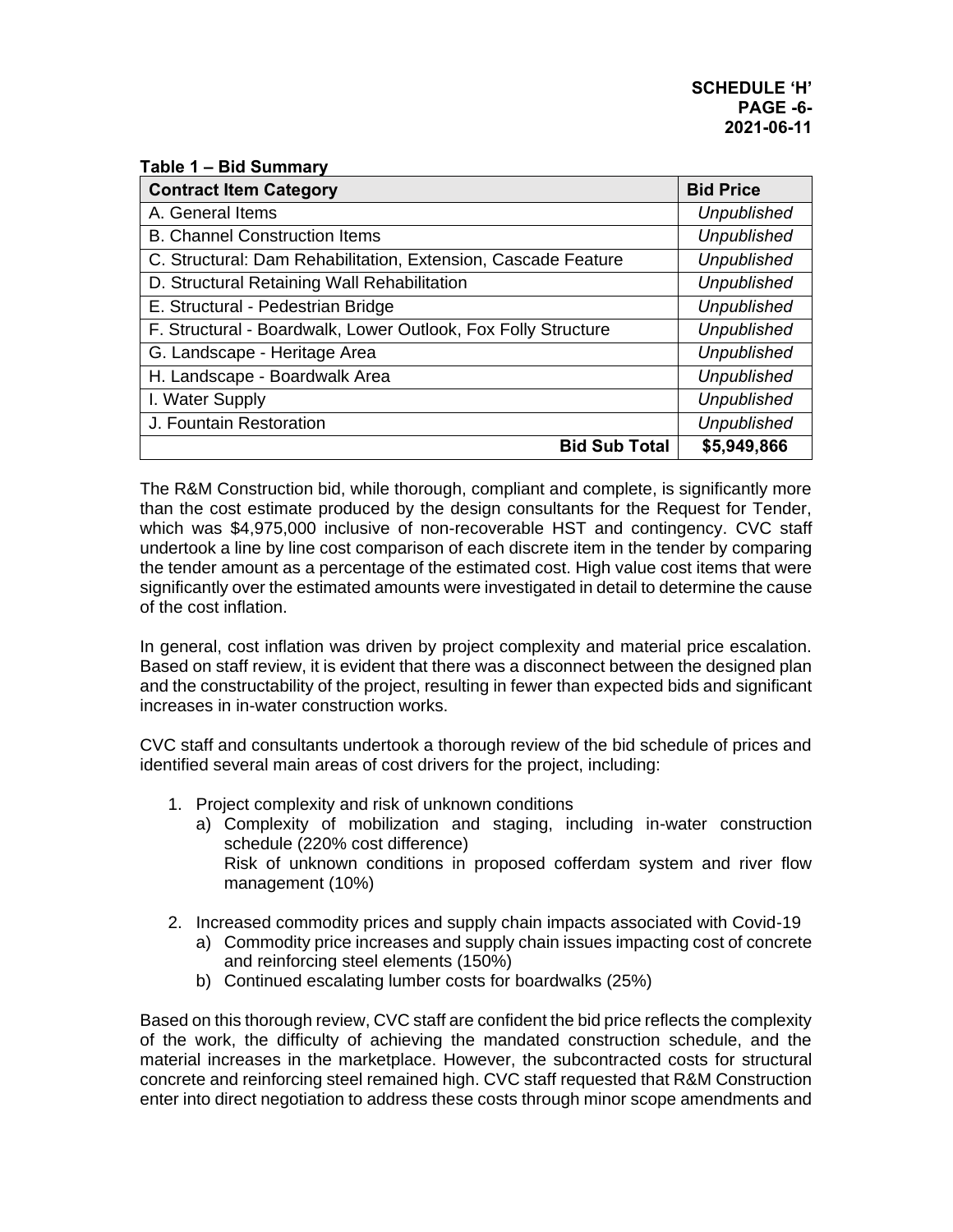other changes to benefit overall project budget management. CVC also took steps to seek market comparable pricing where feasible to confirm fair value of the bid submission.

### Direct Negotiations

Following the analysis of the bid submission, CVC staff entered into direct negotiations with R&M Construction to further refine and scope bid pricing and to find efficiencies through improved construction management approaches.

CVC requested that R&M Construction engage another concrete subcontractor in absence of any competing bids to confirm that the pricing for the concrete work was of fair value. A pre-qualified alternate concrete subcontractor reference was provided by CVC's consultant to R&M Construction. Pricing obtained from the alternate subcontractor was significantly lower than the original bid, and R&M Construction has agreed to use the alternate subcontractor, resulting in an overall credit of \$214,000 to the original bid.

To advance this project and manage potential scheduling impacts, CVC and the proponent have entered into an early mobilization contract for \$40,000 to test cofferdam placement and proactively manage water levels. In field modifications to the cofferdam management process may result in a further credit to the overall contract amount if feasible but cannot be quantified at this time. The early mobilization contract amount will be credited to CVC at the time of contract award.

On the remaining contract items, CVC and R&M Construction worked together to identify areas to refine and reduce scope to ensure that essential work can continue. A provisional 'cascade' water feature on the face on the reconstructed dam has been removed due to its high cost and technical complexity. Further reductions in contract price has been achieved by removing minor landscape elements from the scope of work, as well as substituting lower cost site furniture.

In collaboration with Town of Caledon staff, CVC is pursuing an alternate sediment fill disposal site on CVC lands near Belfountain Conservation Area. The alternate site will result in a further credit of \$74,000 to the project budget and allow the removed sediment to used for future CVC restoration projects.

#### **Final Contract Price**

Following the conclusion of contract negotiations, R&M Construction submitted a final revised bid price that includes the credit amounts for the advanced contract, concrete and structural steel work, reduced signage and site furniture, and alternate sediment fill disposal site. The summary bid values from the revised bid submission are shown below in Table 2). A 15% contingency is requested to allow staff to manage project complexity and unknown conditions during construction.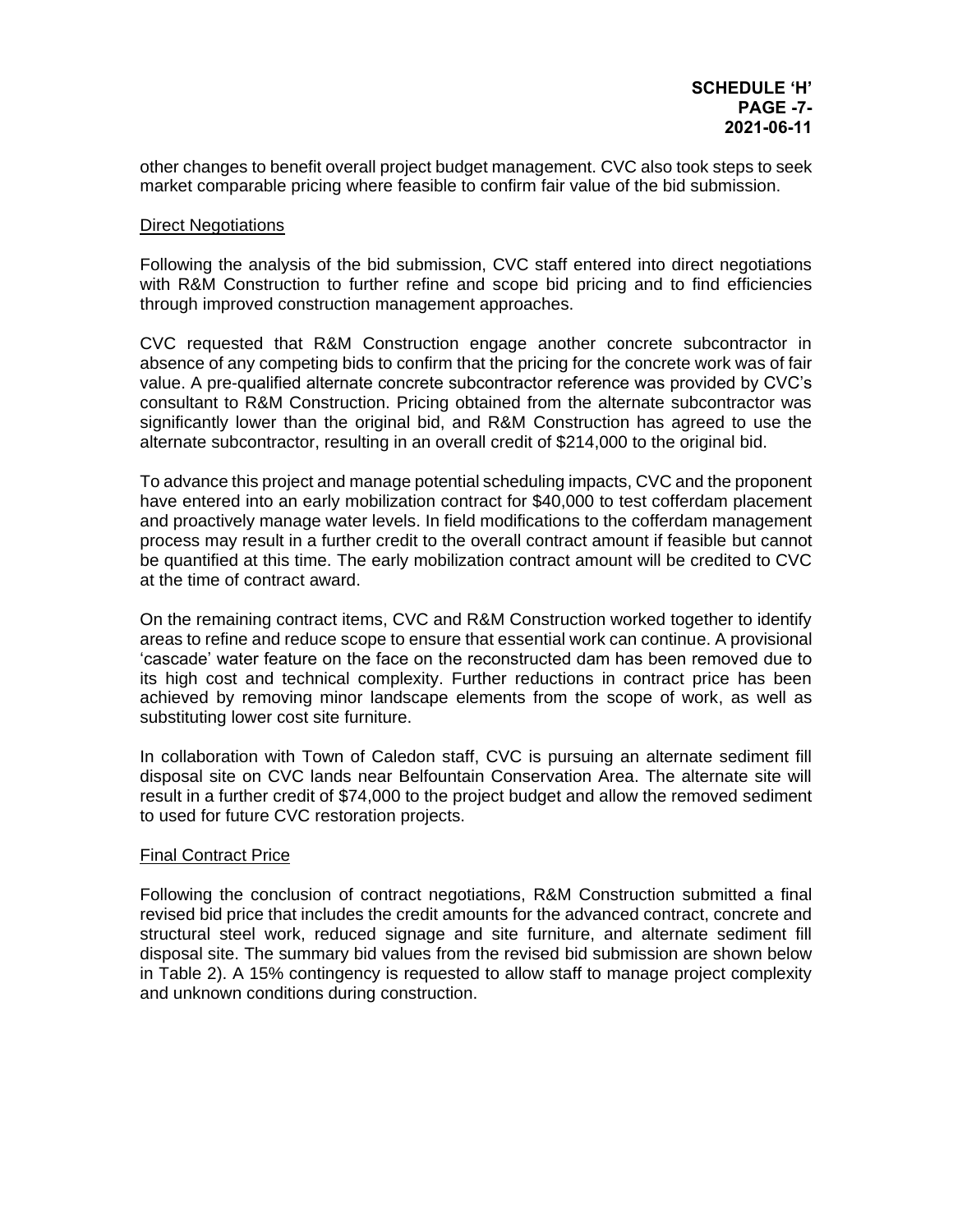|  |  |  |  | Table 2 – Final Bid Price |
|--|--|--|--|---------------------------|
|--|--|--|--|---------------------------|

| <b>Contract Item Category</b>                                 | <b>Credit Amount</b> |
|---------------------------------------------------------------|----------------------|
| A. General Items                                              | $-$40,000$           |
| <b>B. Channel Construction Items</b>                          | $-$153,660$          |
| C. Structural: Dam Rehabilitation, Extension, Cascade Feature | $-$123,515$          |
| D. Structural Retaining Wall Rehabilitation                   | $-$ \$42,295         |
| E. Structural - Pedestrian Bridge                             |                      |
| F. Structural - Boardwalk, Lower Outlook, Fox Folly Structure | $-$48,561$           |
| G. Landscape - Heritage Area                                  | $-$70,709$           |
| H. Landscape - Boardwalk Area                                 | $-$17,020$           |
| I. Water Supply                                               |                      |
| J. Fountain Restoration                                       |                      |
| <b>Total Credit</b>                                           | $-$495,761$          |
| <b>Adjusted Bid Sub Total</b>                                 | \$5,454,106          |
| <b>Non-Recoverable HST</b>                                    | \$95,992             |
| <b>15% Contingency</b>                                        | \$825,000            |
| TOTAL                                                         | \$6,375,098          |

# **COMMUNICATIONS PLAN:**

A communications plan for Phase I has been developed by CVC staff. Tactics include: notice to local residents, stakeholders, businesses, and Town of Caledon council and staff of the park closure and of construction activities (undertaken in April); development of a Phase I project web page on CVC's website; regular updates and photos on construction progress; and internal staff communication on progress.

### **FINANCIAL IMPLICATIONS:**

CVC has a capital reserve of \$2.3 million that is earmarked for Belfountain Conservation Area Phase I, which has been accumulated from PARCS (Property, Assets, Recreation and Conservation Area Services) and ARWM (Aquatic and Wetland Restoration and Management) budgets and carryovers.

CVC and the Region of Peel have been successful in an application to a Federal/Provincial infrastructure fund for project funding of \$4,000,000. These funds will be allocated to administration, construction and contingency costs of the project, with CVC responsible for ineligible costs, such as CVC staff time and the payment of the non-recoverable portion of HST. Expenditure of this funding is based on the final funding agreement and stipulations on dates for substantial performance (e.g. by end of December 2021).

The WECI fund is contributing \$303,800 to the core cost of the dam works related to safety and risk mitigation. This represents at 50% share of the eligible project scope under the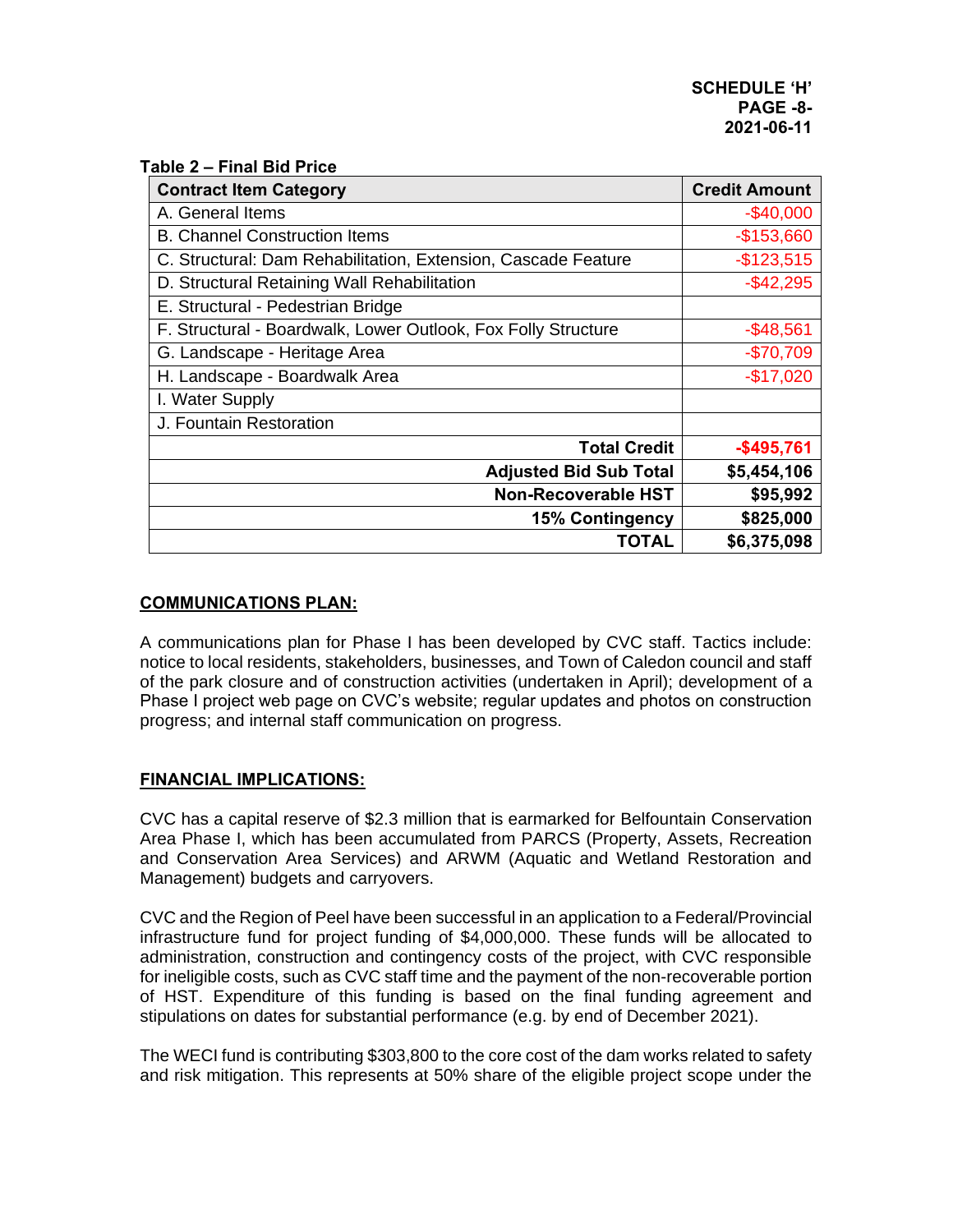program guidelines for funding. The total available amount of funding is \$6.6 million as shown in Table 3, which will cover the cost of the project.

| <b>Funding Source</b>               | <b>Amount</b> |  |
|-------------------------------------|---------------|--|
| <b>CVC Capital Reserve</b>          | \$2,300,000   |  |
| Federal/Provincial fund             | \$4,000,000   |  |
| <b>WECI Fund</b>                    | \$303,800     |  |
| Total Available Funds   \$6,603,800 |               |  |

**Table 3 – Funding Sources**

# **CONCLUSION:**

The implementation of Belfountain Phase I is a CVC strategic goal and represents a generational investment in Belfountain Conservation Area to address the health and safety of the natural and cultural environment of the park. Phase I is a very complex and timesensitive project that involves the lowering and anchoring of the historic Belfountain Dam, creation of a new natural channel for the West Credit River through the former head pond, replacement of a pedestrian bridge and boardwalk system, restoration of designated 'Mack Park' cultural heritage features, and creation of a new heritage gardens public realm on the reclaimed landform.

The planning, design and permitting for the project is complete and CVC staff have conducted a thorough and public Request for Pre-Qualification and Request for Tender process to obtain a general contractor for construction. R&M Construction was the highest technically rated general contractor during the procurement process as well as the final sole bidder for the project.

CVC staff and consultants thoroughly analyzed the bid and are confident that the costing is reflective to the complexity of the work, the difficulty in achieving the mandated construction schedule, and material and supply increases in the marketplace. Further direct negotiations with R&M Construction have led to a reduction in contract costs, with other efficiencies to be potentially realized during the project.

CVC has sufficient funds are available to undertake the work.

Contract award to R&M Construction for Belfountain Phase I in the amount of **\$5,454,106 plus HST** represents good value to CVC for construction of the project and will allow CVC to leverage one-time and significant infrastructure funding to undertake the project within the required timeframes.